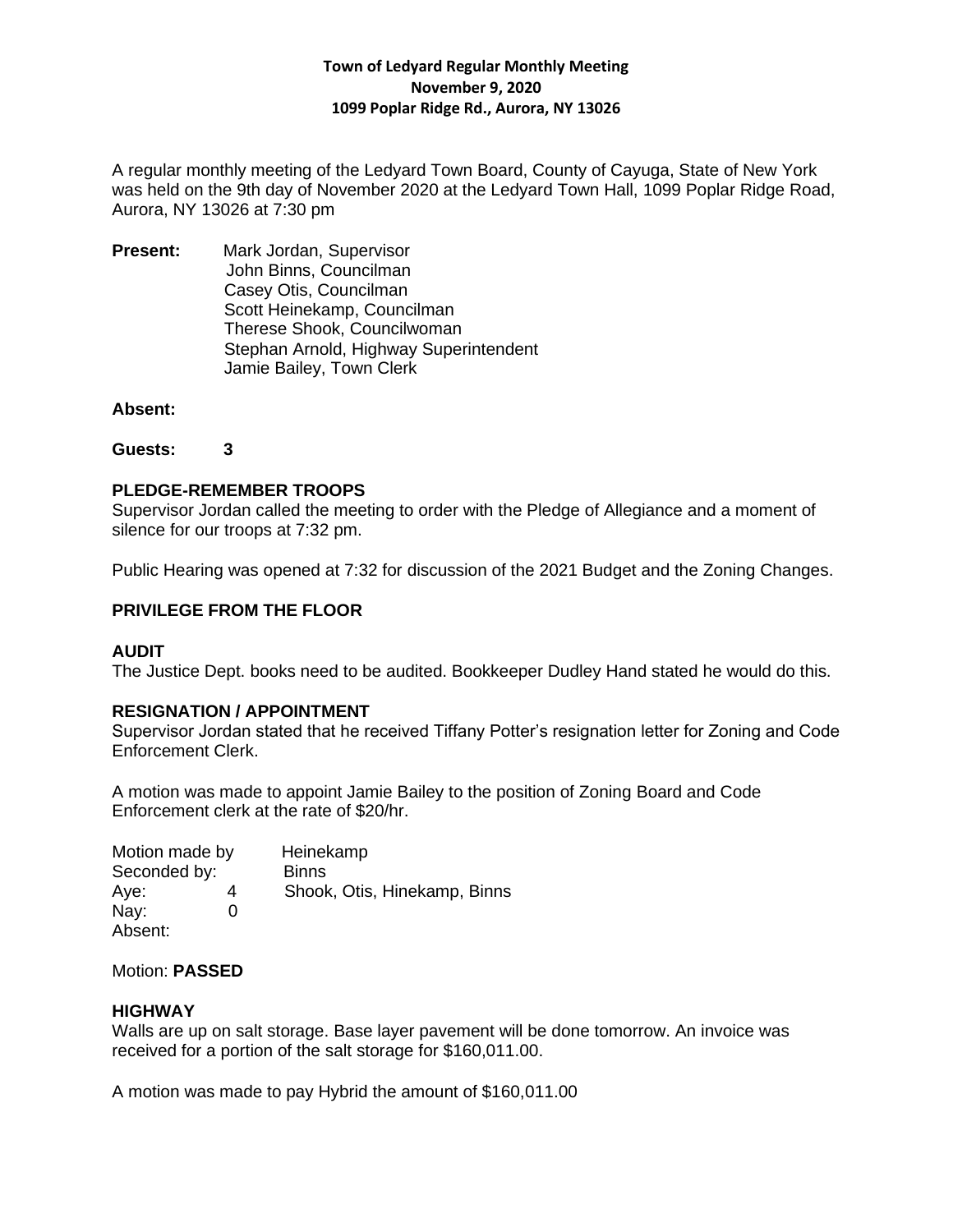Motion made by Heinekamp Seconded by: Shook Aye: 4 Shook, Otis, Hinekamp, Binns Nav: 0 Absent:

Motion: **PASSED**

#### HIGHWAY PICKUP TRUCK

Superintendent Arnold received 2 quotes for a new Chevy 2500 crew cab highway pickup truck. These quotes do not include a plow package. The 2015 highway truck has approx. 100k miles. Councilman Binns thinks that if the plow is in good shape, it should be put on the new truck. Supervisor Jordan would like figures on the plow package as well.

Auction International is processing the check for \$42,300.00 for the sale of the Highway Truck last month.

## **INTERNET**

No new internet will be needed at this time per conversation between clerk Bailey and Justice Dept. clerk Emerson.

### **CODE ENFORCEMENT OFFICER**

In 2010 a resident put a shed on their property on Sunset Beach without a permit. The said shed is in violation along with 2 other violations on the property. Daniel Green went to court. Resident Signs lawyer had gone to court with the response from the ZBA. The application for permit could not be submitted due to article 78 which requires a resubmittal. The Judge is waiting for a response.

#### **MINUTES**

A motion was made to accept the minutes from October 12, 2020 meeting.

| Motion made by |   | Heinekamp                    |
|----------------|---|------------------------------|
| Seconded by:   |   | <b>Binns</b>                 |
| Aye:           | 4 | Shook, Otis, Hinekamp, Binns |
| Nay:           | O |                              |
| Absent:        |   |                              |

Motion: **PASSED**

#### **REPORTS**

A motion was made to accept the Supervisor, Assessor, and Clerk report for the month of October 2020. No code enforcement reports received for the month of October.

| Motion made by |   | Shook                         |
|----------------|---|-------------------------------|
| Seconded by:   |   | Heinekamp                     |
| Aye:           | 4 | Shook, Otis, Heinekamp, Binns |
| Nay:           | 0 |                               |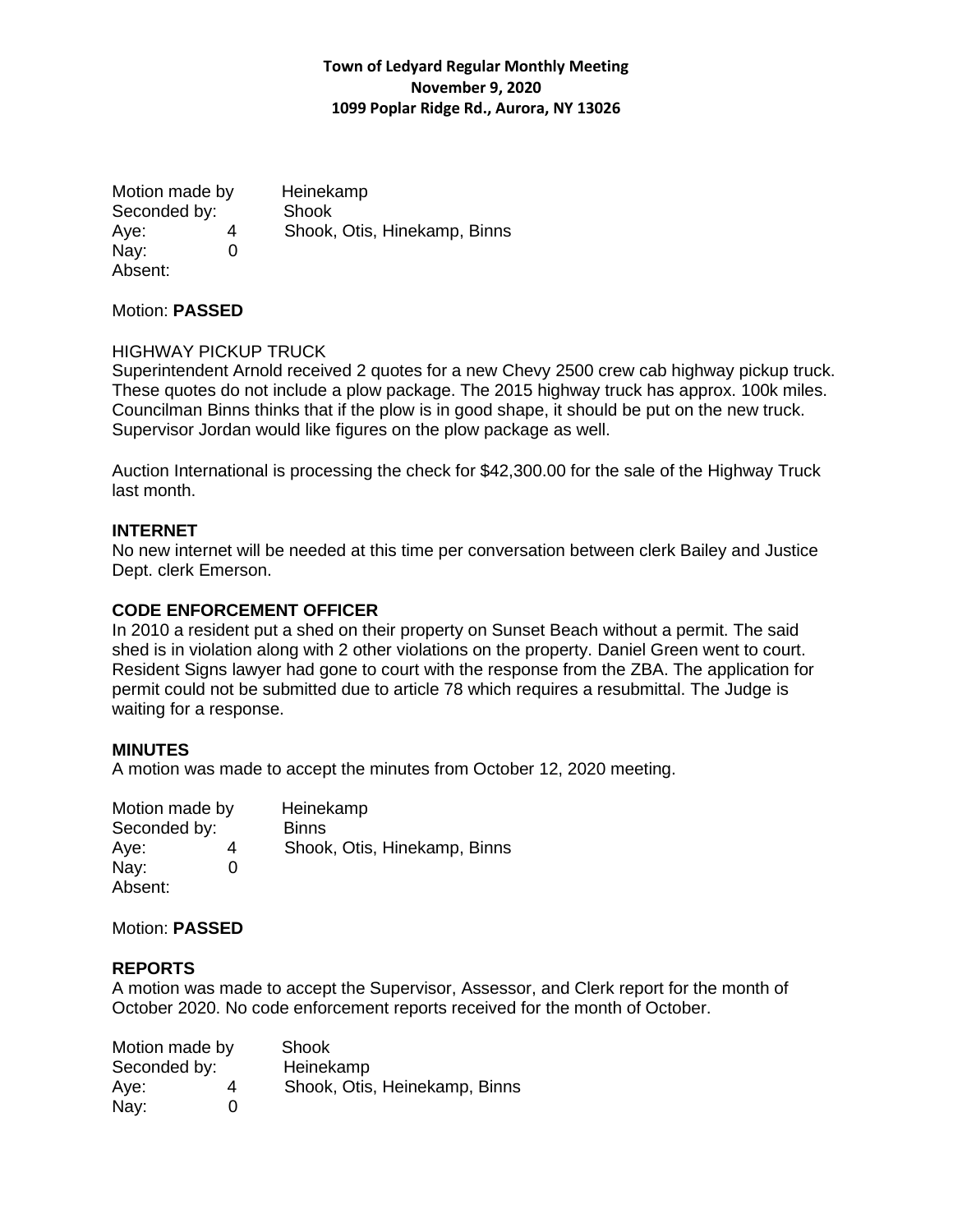Absent:

### Motion: **PASSED**

## **BUDGET**

Bookkeeper, Dudley Hand attended the board meeting to answer any questions regarding the budget. 1% cost of living increase. Councilman Binns stated part-time motor equipment operator with no benefits should have an increase of pay from \$18.25 to \$20.00. The transfer station attendant will remain the same as he receives tips. Health benefits will remain as is for the highway dept. Councilman Otis suggested the Town setting money aside for studies on water and sewage along Honoco Rd. Councilman Binns stated it would be a waste of money due to past experience and these being seasonal homes. Grants would be difficult to secure due to these homes being seasonal as well. Councilman Binns believes that if the residents want water and sewer, they need to pay for it. It would not be up to a resident who already pays for their own water and sewer to pay for someone else's.

A motion was made to approve the budget for 2021

| Motion made by |   | Heinekamp                     |
|----------------|---|-------------------------------|
| Seconded by:   |   | Shook                         |
| Aye:           |   | Shook, Otis, Heinekamp, Binns |
| Nay:           | O |                               |
| Absent:        |   |                               |

Motion: **PASSED**

# **ZONING**

NYS codes need to be enforced. The Zoning Changes were discussed.

A motion was made to send the changes to the CCPB for GML-239 review

| Motion made by |   | Shook                         |
|----------------|---|-------------------------------|
| Seconded by:   |   | Otis                          |
| Aye:           |   | Shook, Otis, Heinekamp, Binns |
| Nay:           | 0 |                               |
| Absent:        |   |                               |

Motion: **PASSED**

### **The public hearing was closed at 9:05 for the zoning and the 2021 Budget**

#### **BILLS**

A motion was made to pay the bills

| Motion made by |   | <b>Binns</b>                  |
|----------------|---|-------------------------------|
| Seconded by:   |   | Otis                          |
| Aye:           | 4 | Shook, Otis, Heinekamp, Binns |
| Nay:           | 0 |                               |